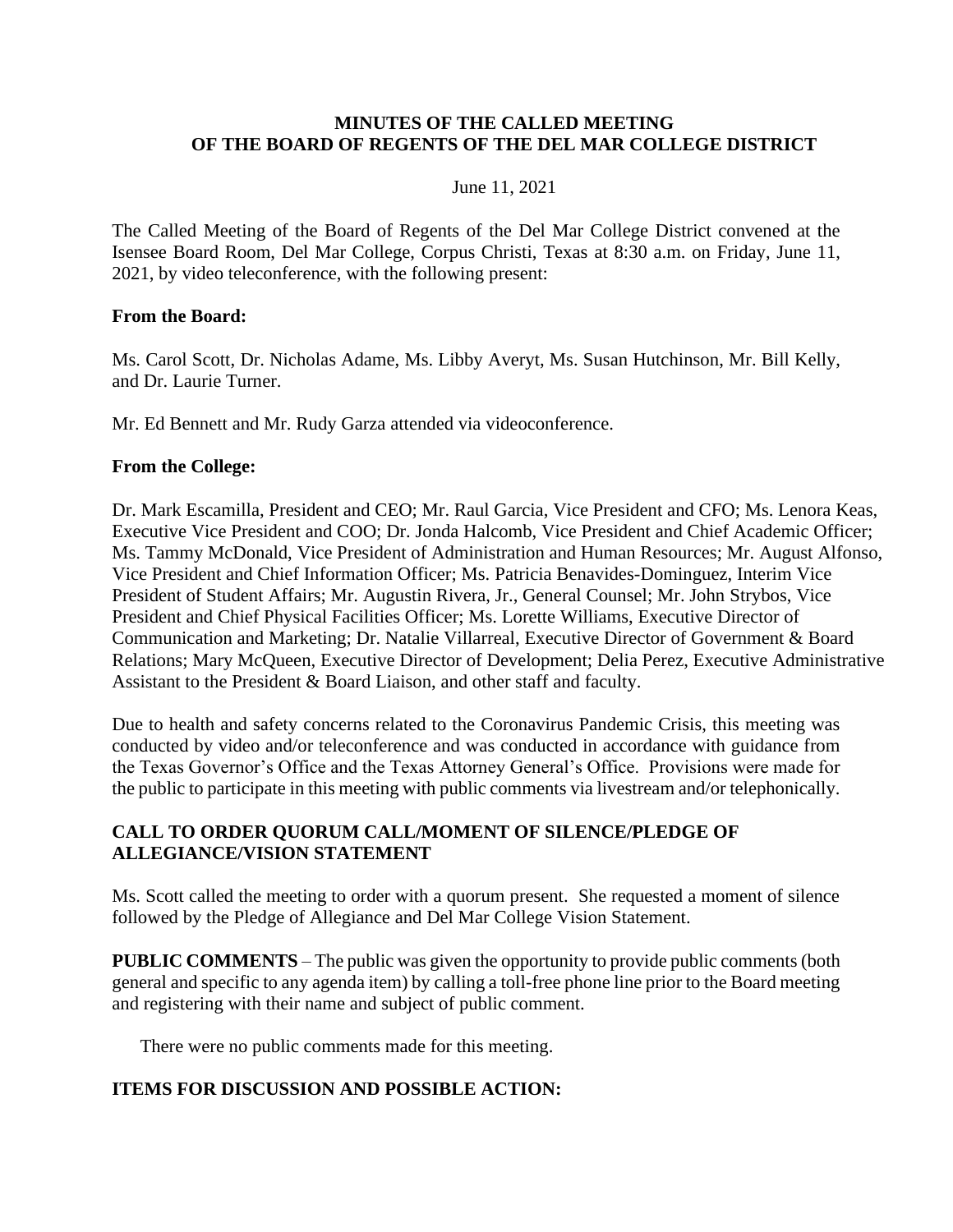# **2. Discussion and possible action relating to Appointment to fill At Large Regent Vacancy, including Applicant Interviews, Appointment of Regent and Administration of Oath …………………………………………………………………………………Ms. Carol Scott** *(Goal 5: Workforce Development, Community Partnerships, and Advocacy)*

Three applicants, Mr. Orlando Salinas, Mr. John C. Tamez, and Dr. Linda Villarreal, submitted application materials in connection with the At Large Regent vacancy. All three were interviewed by the Board in the following order: Mr. Salinas, Mr. Tamez, and Dr. Villarreal. The applicants were allowed an opportunity to make a brief opening statement to introduce themselves and were then asked the following questions:

- 1. What makes Del Mar College's Mission powerful for you?
- 2. What is a Regent's role in a Community College and how would you carry out that role?
- 3. What do you believe you would bring to the Board of Regents that makes you unique and best qualified to serve?

The candidates were asked additional questions by individual Board Members and were provided an opportunity to give a closing statement.

At 9:48 a.m., the Chair announced the Board was going into Closed Session pursuant to:

# **3. CLOSED SESSION pursuant to:**

- A. **TEX. GOV'T CODE § 551.071**: (Consultation with legal counsel), regarding pending or contemplated litigation, or a settlement offer; and, the seeking of legal advice from counsel, with possible discussion and action in open session; and,
- B. **TEX. GOV'T. CODE § 551.074(a)(1)** (Personnel Matters), regarding the appointment, employment, evaluation, reassignment, duties, discipline, or dismissal of a public officer or employee; including Appointment to fill At Large Regent vacancy, with possible discussion and action in open session.

The Board reconvened in Open Session at 10:11 a.m.

Regent Hutchinson made a motion to appoint Dr. Linda Villarreal to fill the At Large Regent vacancy for the remainder of the term. Regent Adame seconded the motion. Regents made comments of thanks to the applicants. A roll call vote was taken, and the motion passed, 8-0 amongst Regents present, with Regents Scott, Adame, Averyt, Bennett, Garza, Hutchinson, Kelly, and Turner in favor.

\_\_\_\_\_\_\_\_\_\_\_\_\_\_\_\_\_\_\_\_\_\_\_\_\_\_\_\_\_\_\_\_\_\_\_\_\_\_\_\_\_\_\_\_\_\_\_\_\_\_\_\_\_\_\_\_\_\_\_\_\_\_\_\_\_\_\_\_\_\_\_\_\_\_\_\_\_\_\_\_\_\_\_\_